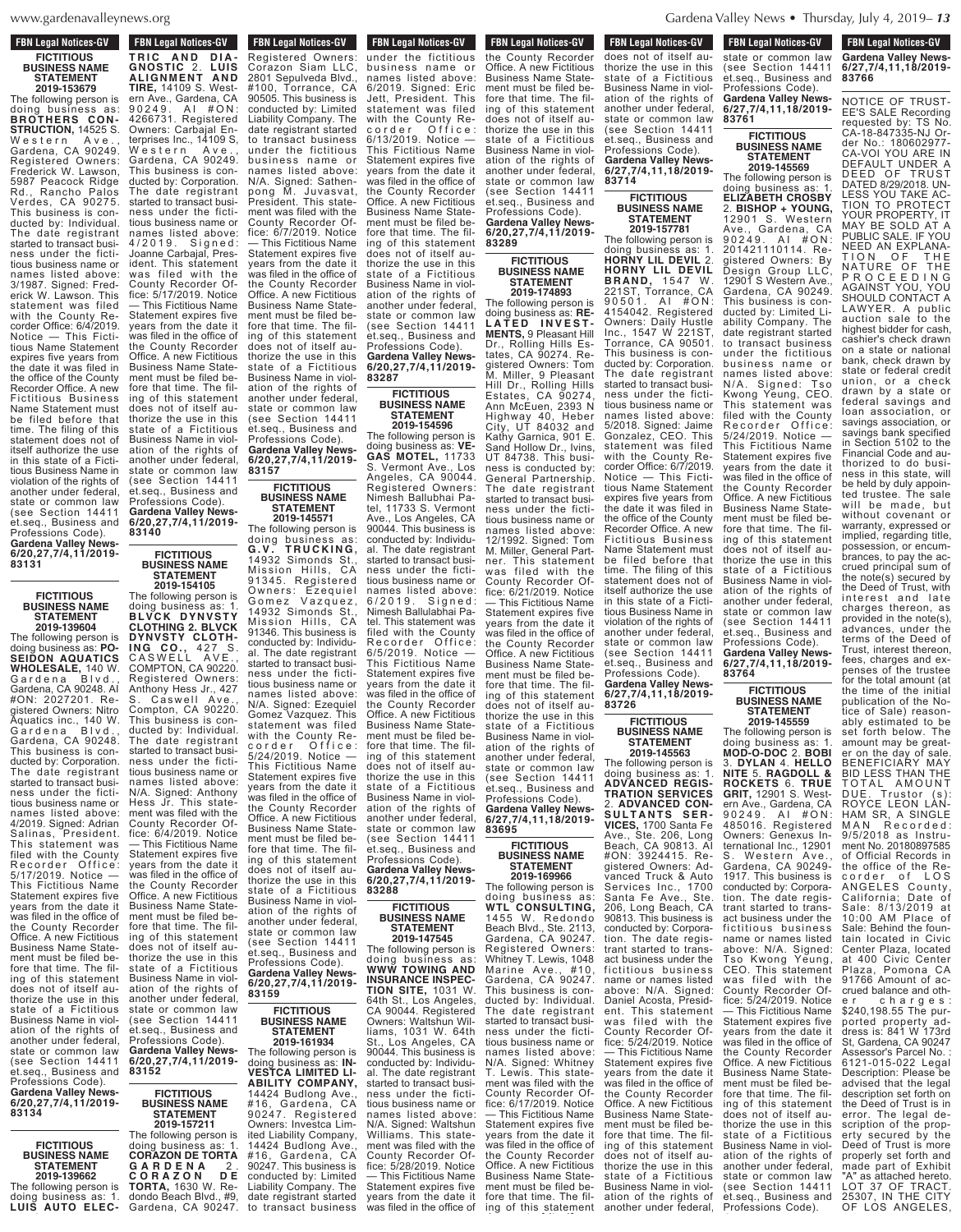**Legal Notices-GV** 

Legal Nutries-GV ing auctioned off may

**25307, Inc. Inc.** Inc. 25307, Inc. 2530 Legal Nutrices-GV COUNTY OF LOS ANGELES, STATE OF CALIFORNIA, AS PER MAP RECORDED IN BOOK 665 PAGE(S) 27 AND 29 INCLUS-IVE OF MAPS, IN THE OFFICE OF THE COUNTY RECORD-ER OF SAID COUNTY. EXCEPT THERE-FROM ALL OIL, GAS, MINERALS AND OTH-ER HYDROCARBON SUBSTANCES, LY-ING BELOW A DEPTH OF 500 FEET FROM THE SURFACE OF SAID PROPERTY, BUT WITH NO RIGHT OF SURFACE ENTRY, WHERE THEY HAVE BEEN PREVIOUSLY RESERVED IN IN-STRUMENTS OF RE-CORD. NOTICE TO POTENTIAL BID-DERS: If you are considering bidding on this property lien, you should understand that there are risks involved in bidding at a trustee auction. You will be bidding on a lien, not on the property itself. Placing the highest bid at a trustee auction does not automatically entitle you to free and clear ownership of the property. You should also be aware that the lien be-

are the highest bidder

senior to the lien being auctioned of the second off and the second of you can receive clear title to the property. You are encouraged to investigate the existence, priority, and size of outstanding liens that may exist on this property by contacting the county recorders and office or a title insurance company, either of which may charge you a fee for this information. If you consult either of these resources, you should be aware that the same lender may hold more than one mortgage or deed of trust on the property. NOTICE TO PROPERTY OWNER:

quires that information about trustee sale postponements be made

be a junior lien. If you are the highest bidder at the auction, you are or may be responsible for paying off all liens senior to the lien being auctioned off, before you can receive clear title to the property. You are encouraged to investigate the existence, priority, and size of outstanding liens that may exist on this property by contacting the county recorder's office or a title insurance company, either of which may charge you a fee for this information. If you consult either of these resources, you should be aware that the same lender may hold more than one mortgage or deed of trust on the property. NOTICE TO PROPERTY OWNER: The sale date shown on this Notice of Sale may be postponed one or more times by the mortgagee, beneficiary, trustee, or a court, pursuant to Section 2924g of the California Civil Code. The law requires that information about trustee sale postponements be made available to you and to the public, as a cour-

you will be a share to learn whether your sale date of the control of the control of

property, you may call 916-939-0772 for information regions of the trustee or visit trustee or visit to the sale of the sale of the sale of the sale of the sale of the sale of the the Second Web site Web site http://www.automatic.com

ponement information is to attend the scheduled sale. The undersigned trustee disclaims any liability for

herein. If no street address or other com-

**Legal Notices-GV Legal Nutlies-GV** tesy to those not present at the sale. If you wish to learn whether your sale date has been postponed, and, if applicable, the rescheduled time and date for the sale of this property, you may call 916-939-0772 for information regarding the trustee's sale or visit this Internet Web site http://www.qualityloan. com, using the file number assigned to this foreclosure by the trustee: CA-18-847335- NJ. Information about postponements that are very short in duration or that occur close in time to the scheduled sale may not immediately be reflected in the telephone information or on the Internet Web site. The best way to verify postponement information is to attend the scheduled sale. The undersigned trustee disclaims any liability for any incorrectness of the property address or other common designation, if any, shown herein. If no street address or other common designation is shown, directions to the location of the property may be obtained by sending a

publication of this Notice of Sale. If the trust-trustee is unable to convey

remedy shall be the return of monies paid to the monies of the second to the second to the second to the second to the second to the the trustee, and the trustee, and the trustee, and the trustee, and the trustee, and the trustee, and the trus successful bidder shall have no further recourse. If the sale is the sale is the sale

notified that a negative the second

Legal Nutrices-GV tained by sending a written request to the beneficiary within 10 days of the date of first publication of this Notice of Sale. If the trustee is unable to convey title for any reason, the successful bidder's sole and exclusive remedy shall be the return of monies paid to the trustee, and the successful bidder shall have no further recourse. If the sale is set aside for any reason, the Purchaser at the sale shall be entitled only to a return of the deposit paid. The Purchaser shall have no further recourse against the mortgagor, the mortgagee, or the mortgagee's attorney. If you have previously been discharged through bankruptcy, you may have been released of personal liability for this loan in which case this letter is intended to exercise the note holders right's against the real property only. As required by law, you are hereby notified that a negative credit report reflecting on your credit record may be submitted to a credit report agency if you fail to fulfill the terms of your credit ob-

771 For Noninformation only Sale Line: 916-939-0772 Or

2 and 255-7711 Extra 5318 Quality Loan Service Corp. Text Corp. POLY 8 8473

**Legal Notices-GV** 

#### **Legal Notices-GV** Legal Nutries-GV terms of your credit obligations. Date: Quality Loan Service Corporation 2763 Camino Del Rio South San Diego, CA 92108 619-645- 7711 For NON SALE information only Sale Line: 916-939-0772 Or Login to: http://www.qualityloan. com Reinstatement Line: (866) 645-7711 Ext 5318 Quality Loan

Service Corp. TS No.: CA-18-847335-NJ ID-S P u b # 0 1 5 3 9 3 7 6/27/2019 7/4/2019 7/11/2019 **Gardena Valley News-6 / 2 7 , 7 / 4 , 1 1 / 2 0 1 9 - 8 3 2 1 3**

### **NOTICE OF PETITION TO ADMINISTER ESTATE OF: EVA J. GALVEZ CASE NO. 19STPB05235**

To all heirs, beneficiaries, creditors, contingent creditors, and persons who may otherwise be interested in the WILL or estate, or both of EVA J. G A L V E Z . A PETITION FOR

PROBATE has been filed by RUSS AN-THONY SHEPARD in the Superior Court of California, County of LOS ANGELES.

The PETITION of the PETITION of the PETITION quests authority to administer the estate under the Independent Administration of Estates Act . (This authority will allow the per-

cedent.

**Legal Notices-GV** Leyal Nulles-av THE PETITION FOR PROBATE requests that RUSS ANTHONY SHEPARD be appointed as personal representative to administer the estate of the decedent.

THE PETITION requests authority to administer the estate under the Independent Administration of Estates Act . (This authority will allow the personal representative to take many actions without obtaining court approval. Before taking certain very important actions, however, the personal representative will be required to give notice to interested persons unless they have waived notice or consented to the proposed action.) The independent administration authority will be granted unless an interested person files an objection to the petition and shows good cause why the court should not grant the authority. A HEARING on the pe-

tition will be held in this court as follows: 07/16/19 at 8:30AM in Dept. 99 located at 111 N. HILL ST., LOS ANGELES, CA 90012 IF YOU OBJECT to the granting of the petition, you should appear at the hearing and state your objections or file written objections with the court before the hearing. Your appearance may be in person or by your attorney. IF YOU ARE A CRED-

ITOR or a contingent creditor of the decedent, you must file your claim with the court and mail a copy to the personal representative appointed by the court within the later of either (1) four months from the date of first issuance of letters to a general personal representative, as defined in section 58(b) of the California Probate Code, or (2) 60 days from the date of mailing or personal delivery to you of a notice under section 9052 of the California Probate Code.

Other California statutes and legal authority may affect your rights as a creditor. You may want to con-sult with an attorney knowledgeable in California law. YOU MAY EXAMINE the file kept by the court. If you are a person interested in the

estate, you may file with the court a Request for Special Notice (form DE-154) of the filing of an inventory and appraisal of estate assets or of any petition or account as provided in Probate Code section 1250. A Request for Special Notice form is available from the court

07/17/2019 at 11:00 AM Place of Sale: By clerk. Attorney for Petitioner EDWIN A. BARNUM, ESQ. SBN 263479 LAW OFFICES OF EDWIN A. BARNUM, APLC<br>2161 W. 182 N D **STREET** SUITE 202

TORRANCE CA 90504

the fountain located at

**Legal Notices-GV Legal Nutries-GV** the fountain located at 400 Civic Center Plaza, **Legal Notices-GV Legal Notified** TORRANCE CA 90504 6/20, 6/27, 7/4/19 **CNS-3265802# GARDENA VALLEY N E W S - 6 / 2 0 , 2 7 , 7 / 4 / 2 0 1 9 - 8 3 3 3 9**

NOTICE OF TRUST-EE'S SALE T.S. No. 18-31214-BA-CA Title No. 1012123 A.P.N. 4069-009-015 ATTEN-TION RECORDER: THE FOLLOWING REFERENCE TO AN ATTACHED SUM-MARY IS APPLIC-ABLE TO THE NO-TICE PROVIDED TO THE TRUSTOR ONLY PURSUANT TO CIVIL CODE 2923.3 NOTE: THERE IS A SUM-MARY OF THE IN-FORMATION IN THIS DOCUMENT AT-TACHED. YOU ARE IN DEFAULT UNDER A DEED OF TRUST DATED 01/02/2015. UNLESS YOU TAKE ACTION TO PRO-TECT YOUR PROP-ERTY, IT MAY BE SOLD AT A PUBLIC SALE. IF YOU NEED AN EXPLANATION OF THE NATURE OF THE P R O C E E D I N G AGAINST YOU, YOU SHOULD CONTACT A LAWYER. A public auction sale to the highest bidder for cash, (cashier's check(s) must be made payable to National Default Servicing Corporation), drawn on a state or national bank, a check drawn by a state or federal credit union, or a check drawn by a state or federal savings and loan association, savings association, or savings bank specified in Section 5102 of the Financial Code and authorized to do business in this state; will be held by the duly appointed trustee as shown below, of all right, title, and interest conveyed to and now held by the trustee in the hereinafter described property under and pursuant to a Deed of Trust described below. The sale will be made in an as is" condition, but without covenant or warranty, expressed or implied, regarding title, possession, or encumbrances, to pay the remaining principal sum of the note(s) secured by the Deed of Trust, with interest and late charges thereon, as provided in the note(s), advances, under the terms of the Deed of Trust, interest thereon, fees, charges and expenses of the Trustee for the total amount (at the time of the initial publication of the Notice of Sale) reasonably estimated to be set forth below. The amount may be greater on the day of sale. Trustor: Cindy S Cook, Brian Howard Cook Duly Appointed Trustee: National Default Servicing Corporation Recorded 06/02/2015 as Instrument No. 20150642503 (or Book, Page) of the Official Records of Los Angeles County, California. Date of Sale:

Pomona, CA 91766 Estimated amount of unpaid balance and o ther charges: \$55,050.24 Street Address or other common designation of real p r o p e r t y : 1 5 3 2 2 Casimir Avenue, Gardena, CA 90249 The undersigned Trustee disclaims any liability for any incorrectness of the street address or other common designation, if any, shown above. If no street address or other common designation is shown, directions to the location of the property may be obtained by sending a written request to the beneficiary within 10 days of the date of first publication of this Notice of Sale. If the Trustee is unable to convey title for any reason, the successful bidder's sole and exclusive remedy shall be the return of monies paid to the Trustee, and the successful bidder shall have no further recourse. The requirements of California Civil Code Section 2923.5(b)/2923.55(c) were fulfilled when the Notice of Default was recorded. NOTICE TO POTENTIAL BID-DERS: If you are considering bidding on this property lien, you should understand that there are risks involved in bidding at a trustee auction. You will be bidding on a lien, not on the property itself. Placing the highest bid at a trustee auction does not automatically entitle you to free and clear ownership of the property. You should also be aware that the lien being auctioned off may be a junior lien. If you are the highest bidder at the auction, you are or may be responsible for paying off all liens senior to the lien being auctioned off, before you can receive clear title to the property. You are encouraged to investigate the existence, priority, and size of outstanding liens that may exist on this property by contacting the county recorder's office or a title insur-ance company, either of which may charge you a fee for this information. If you consult either of these resources, you should be aware that the same lender may hold more than one mortgage or deed of trust on the property. NOTICE TO PROPERTY OWNER: The sale date shown on this notice of sale may be postponed one or more times by the mortgagee, beneficiary, trustee, or a court, pursuant to Section 2924g of the California Civil Code. The law requires that information about trustee sale postponements be made available to you and to the public, as a courtesy to those not present at the sale. If you wish to learn<br>whetheryoursaledate<br>has been postponed,<br>.



#### tration authority will be granted unless an interested person files an objection to the petition and shows good cause why the court show the grant the set intended to exercise the note holders right's against the real property only. As required by law, you are hereby

07/16/2010 at 8:30AM E IT SHARE IT  $L_{\rm H}$ , units in IN'T WASTE IT. granting of the periodic control of

han haul uur ook ook www.communications with the contract of the contract of the contract of the contract of the contract of the contract of the contract of the contract of the contract of the contract of the contract of the contract of the co the court before the





you should appear at